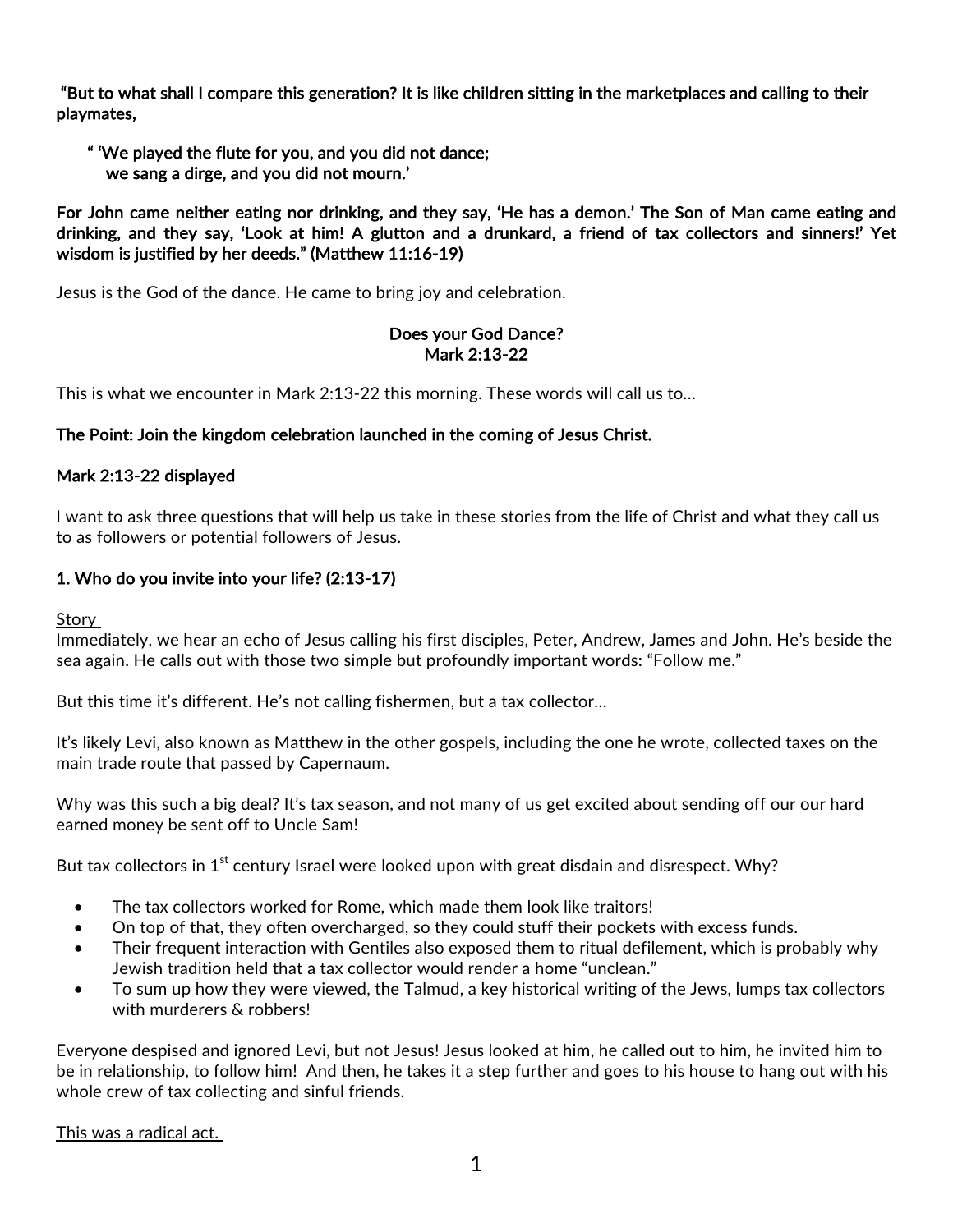- In Jesus' day, sharing a meal was more than association. It communicated friendship.
- This was outrageous to the religious leaders known as the Pharisees. They could not believe Jesus would receive those they had rejected.
- That's why they go to his disciples in verse 16: "*WHY* does he EAT with *tax collectors and sinners*?"
	- The term sinners likely refers to the worst of society: people who participated in flagrant sin (tax collectors, thieves, and prostitutes). Jesus loved people on the margins. He loved outcasts. He loved people no one else loved.
	- This was a defining characteristic of Jesus' life and it is on full display in the gospel of Luke!
- The Pharisees did not think it was okay to associate with people like this!

#### Jesus says, "It's not only permissible. THIS IS MY MISSION!"

You can step by them or step around them. I will step toward them. You can keep them out of your gatherings, I will let them in.

These extremely provocative acts epitomized Jesus' purpose!

Listen to his bold pronouncement in verse 17. "Those who are well have no need of a physician, but those who are sick. I came not to call the righteous, but sinners."

- To "call" these people is to invite them into God's kingdom, to call them into relationship, to call them to salvation and discipleship.
- Why? That's exactly what they need! They are sick. The are broken inside. Jesus, the traveling Physician, showed up to heal our souls.
- But there is a bit of sarcasm in Jesus' words. When he says, "I came not to call the righteous," the NLT gets the meaning right when it says: "I have come to call not those who THINK THEY ARE RIGHTEOUS, but those who know they are sinners."

In other words, we're all broken. We're all sick! No one is righteous, no not one (Romans 3:10).

How much time do you spend with not yet believers? Do you love people like Jesus loved people?

- No one is off limits!
- God's salvation is coming after every one, and we get to be the mat carriers and the party throwers that bring people to healing power of Jesus!
- Verse 15 makes my heart burn. "Many followed him." This is not a one off. Jesus consistently spent time with people who might make us uncomfortable. When is the last time you invited someone who seems far from God into your life? Do people who don't yet love God love spending time with you?

Do you see people like Jesus saw people? Jesus looked past their present condition to their future potential!

"From now on we regard no one from a worldly point of view." (2 Cor 5:16)

We should get excited to spend time with people who are a little rough around the edges, because it provides a platform for God to do his work of healing, restoration, and salvation.

Who's the self-centered person in your office? The rudest neighbor on your street? The person you feel is the least likely to follow Jesus?

Go love them! Invite them into your life! Shovel their snow! Give a Bible to the person least likely to read it!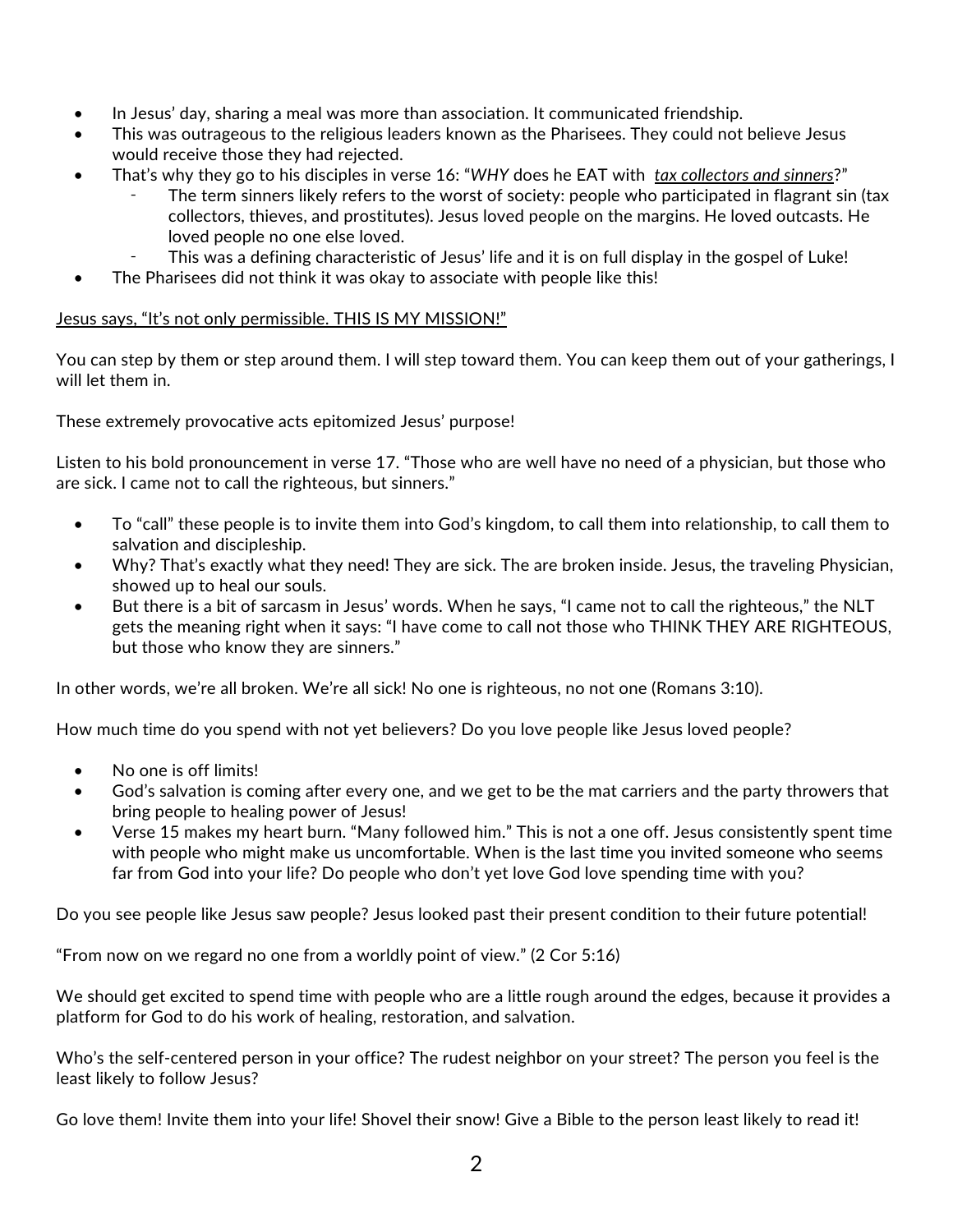Don't see them as they are! See them for who they can be in Christ!

## "The Son of Man has come eating and drinking, and you say, 'Look at him! A glutton and a drunkard, a friend, [A FRIEND!] of tax collectors and sinners!'" (Luke 7:34)

Jesus would be a fixture at AA and NA meetings.

T: Why do you invite into your life? #2)

#### 2. Are you experiencing the joy of Jesus' kingdom now? (2:18-22)

#### **Story**

Verse 18 marks the third of five consecutive controversies in this section (2:1-3:6). People (likely prompted by the Pharisees) ask Jesus: "Why do John's disciples and the disciples of the Pharisees fast, but your disciples do not fast?" (2:18)

## What is fasting?

## Fasting is voluntarily abstaining from food or another regular routine for spiritual purposes.

Why don't you live by the same high, spiritual standards we do? After all, we not only fast on the sacred days prescribed by the law and Jewish calendar (like the festival of Purim as we saw in the book of Esther), but we also fast twice a week (cf. Luke 18:12)!

Their question was loaded with criticism, but it also sparked a teachable moment, leading Jesus to three consecutive analogies. The first provides the heart of the explanation. *Verse 19*.

#### Wedding Celebration.

Verse 19: And Jesus said to them, "Can the wedding guests fast while the bridegroom is with them?"

Everyone in Israel would have answered: "No." Even in our day, people do not show up to weddings without partaking in the celebration, but Jewish weddings were next level.

- They were "festive and extravagant affairs," typically lasting a week.
- They were the "largest social events of village life." (Strauss)
- They were a time of intense joy and celebration!

Jesus is saying, I have come, as the bridegroom to launch the arrival of God's kingdom on earth. Fasting often expresses sorrow and mourning and longing. Jesus says, "This is a time for celebration!!"

- Lame people are walking. Sinful people are being forgiven. People are turning back to God!
- But there is more, much more. As \_\_\_\_\_\_ Edwards points out: "The wedding imagery is unusually provocative, although its full significance is often missed. . . . For in the OT Israel's husband and lover is not the Messiah but God (Isa 5:1; 54:5-6; 62:4-5; Ezek 16:6-8; Hosea 2:19).
- In other words, Jesus provides another veiled allusion to his divinity. He is the Son of God.
- He came to unite people to a perfectly restored relationship with God, in a perfectly restored world. That's why Revelation 19:7-9 tells us about the wedding feast of the Lamb (see also Matthew 22:1-14 & 25:1-13).

## 2 Parables: Wine and Clothes

Jesus goes on to explain what his coming means with two other analogies from everyday life. He says, just as people don't mourn and fast at a wedding, in the same way people don't put new wine into old wineskins *and* they don't patch up old clothes with new cloths. Why?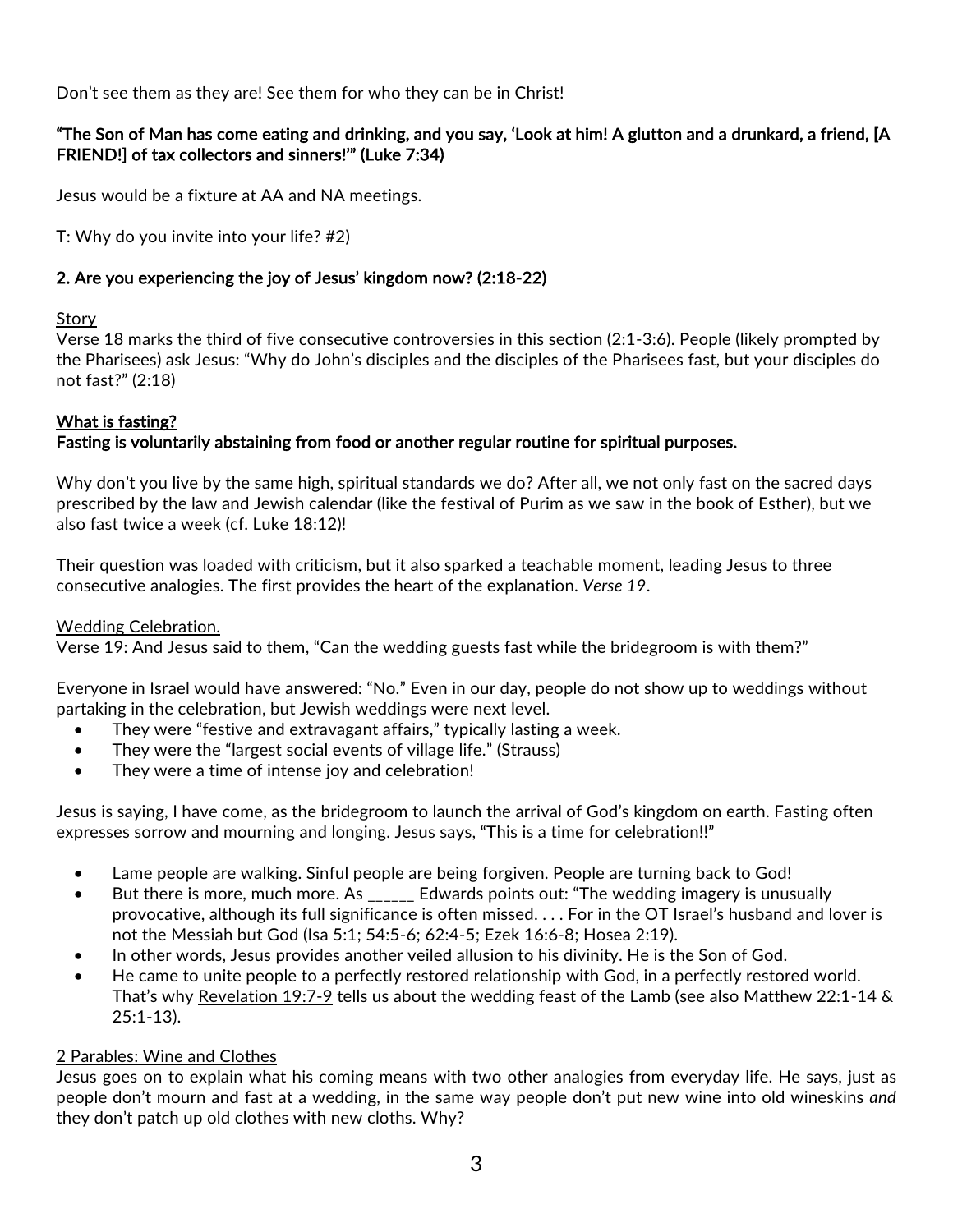- New wine causes wineskins to expand. Like a coke left in the freezer, new wine in old wineskins would cause it to burst.
- The same is true for patching clothes. A new piece will eventually shrink over time (laundry haha), causing it to pull away from the old clothes, which makes the hole bigger.

What does Jesus communicate with these two pictures?

- The new wine of Jesus' kingdom cannot be poured into the old wineskins of Judaism. They are incompatible!
- Jesus says, "I did not come to destroy or modify the law (see Matthew 5:17-20). I came to fulfill it! A new day has dawned. The old ways of relating to God through extensive ceremony & sacrifice are unnecessary, because it all culminates in me!"
- As Edwards says, "Both [analogies] illustrate the radical new era in Jesus' coming. Jesus is the new cloth and the new wine. He is not an attachment, addition, or appendage to the status quo. He cannot be integrated into or contained by preexisting structures—even Judaism, the Torah, and the synagogue."
- He did not come to do away with Judaism, he came to complete it, to make it what it was destined to become. That is why there is both continuity and discontinuity between the OT & NT.
- I think one of the greatest examples of this is found in Jesus' words in John 13:34: "A new commandment I give to you, that you love one another: [That's not new, Jesus. We've been hearing about loving each other since the garden, and Cain and Abel, and Leviticus that tells us to love our neighbor like we love ourselves. BUT Jesus doesn't stop there.] *just as I have loved you*, you also are to love one another."

When we see who Jesus is, when we truly understand what Jesus has done for us, celebration is the only option!!

Jesus brings JOY!

\_\_\_\_

- "For the kingdom of God is not a matter of eating and drinking but of righteousness and peace and joy in the Holy Spirit." (Romans 14:17)
- In God's presence is fullness of joy (Psalm 16:11). Our God is a God of celebration…

Every birthday party. Every feast. Every parade. Every anniversary. Every fireworks display points us to the joy filled kingdom of God. #Fightforvision.

For those who acknowledge their need for God, it is a time of joy and celebration. We enter into the newness of the kingdom of God. "If anyone is in Christ, they are a *new creation*, the old has gone; the new has come."

So…. turn the music up really loud. Give another toast. Do another dance. The kingdom of God is here! One of the reasons our friends don't want to follow Jesus is because we don't make it look that enjoyable! God, help us see you for who you are and live in the fullness of your joy (John 15:11)!

T: The kingdom has arrived, but it has not arrived fully, which leads us to our third question to consider…

## 3. Do you live with a longing for the not yet of Jesus' kingdom? (2:18-20)

Look back at vv. 18-20. "THEN THEY WILL FAST…"

Jesus knew he would be taken from them, a reference to his death, resurrection, and ascension we just read about in the Book of Acts as a church.